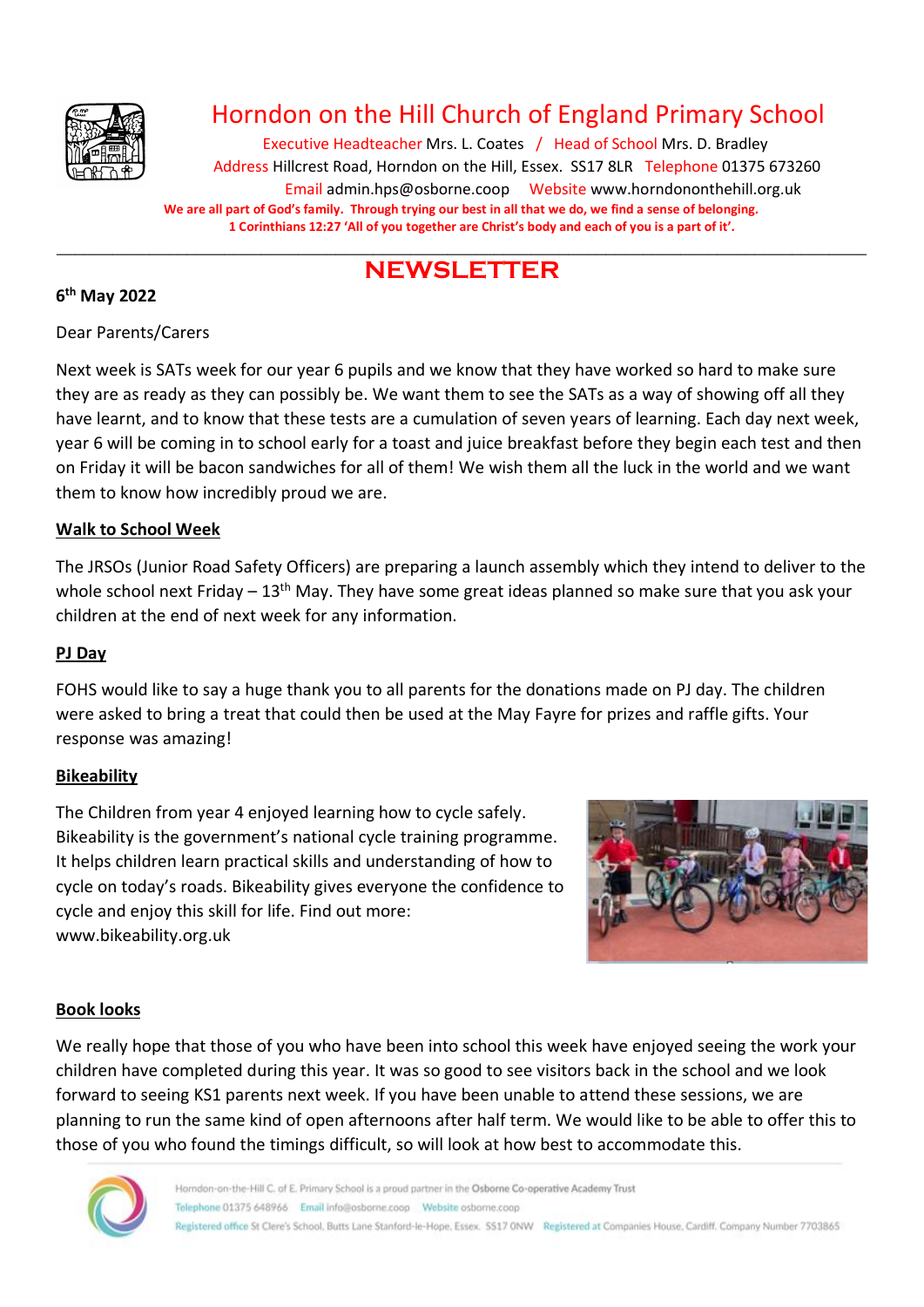#### **Class wish list**

Thank you for all your donations. Our wish lists are getting smaller. We are overwhelmed by the generosity our parents have shown and we are truly thankful for all your help.

We are still asking for plastic coke and lemonade bottles (2ltr size) to be donated as yr 5 are working diligently to make a screen for the Reception outside play area. This will not only help to provide cover for the children but is also a great eco-sustainable initiative. If you could send the bottles in with your children (any class) we can pass them on to Mrs Delaney.

- **Wheel barrow for Mr Blackmore**
- **Thank you for our mini fridge**

#### **Nursery**

- $\star$  Used good-condition scooters and bikes
- **★** Children's wooden garden furniture
- $\star$  Outside tap (huge thank you to Mr and Mrs Batten for purchasing this)
- $\star$  Wooden planters or scraps of decking planks we could make into planters, vegetable seeds, compost
- $\star$  Short planks of wood, tarpaulin rope to use for bridges or camps.
- Water play- jugs, sea-life creatures, tubes, guttering (for pouring water or rolling balls down)
- $\star$  Large metal bowl to build a pretend camp fire in
- \* Tractor tyres to plant small fruit tree (Thank you for Mr and Mrs Wheaton)
- $\star$  Colourful exterior paint
- **★ Lorry tyre (thank you Mr Jackson)**
- $\star$  2 Small fruit trees
- $\star$  Compost/soil
- $\star$  Childrens garden tools
- $\star$  Globe

Thank you so much for any donations that you could make. Mrs Ramsey

#### **Reception**

- $\star$  Top soil for our mud kitchen
- $\star$  Play sand (Thank you Mr and Mrs Howlett for purchasing lots of sand!!)
- **★ Dolls house** (Thank you Mr and Mrs Wheaton)
- $\star$  Chunky felt tip pens (Thank you Mr and Mrs Howlett and Mr and Mrs Graham for purchasing these too)
- $\star$  Scissors that create patterns (thank you Mr and Mrs Yellop)
- $\star$  Wham studio grey storage boxes various sizes
- $\star$  Scooters
- $\star$  Prams Thank you to Mrs Cummins
- $\star$  Dolls Thank you to Mrs Cummins

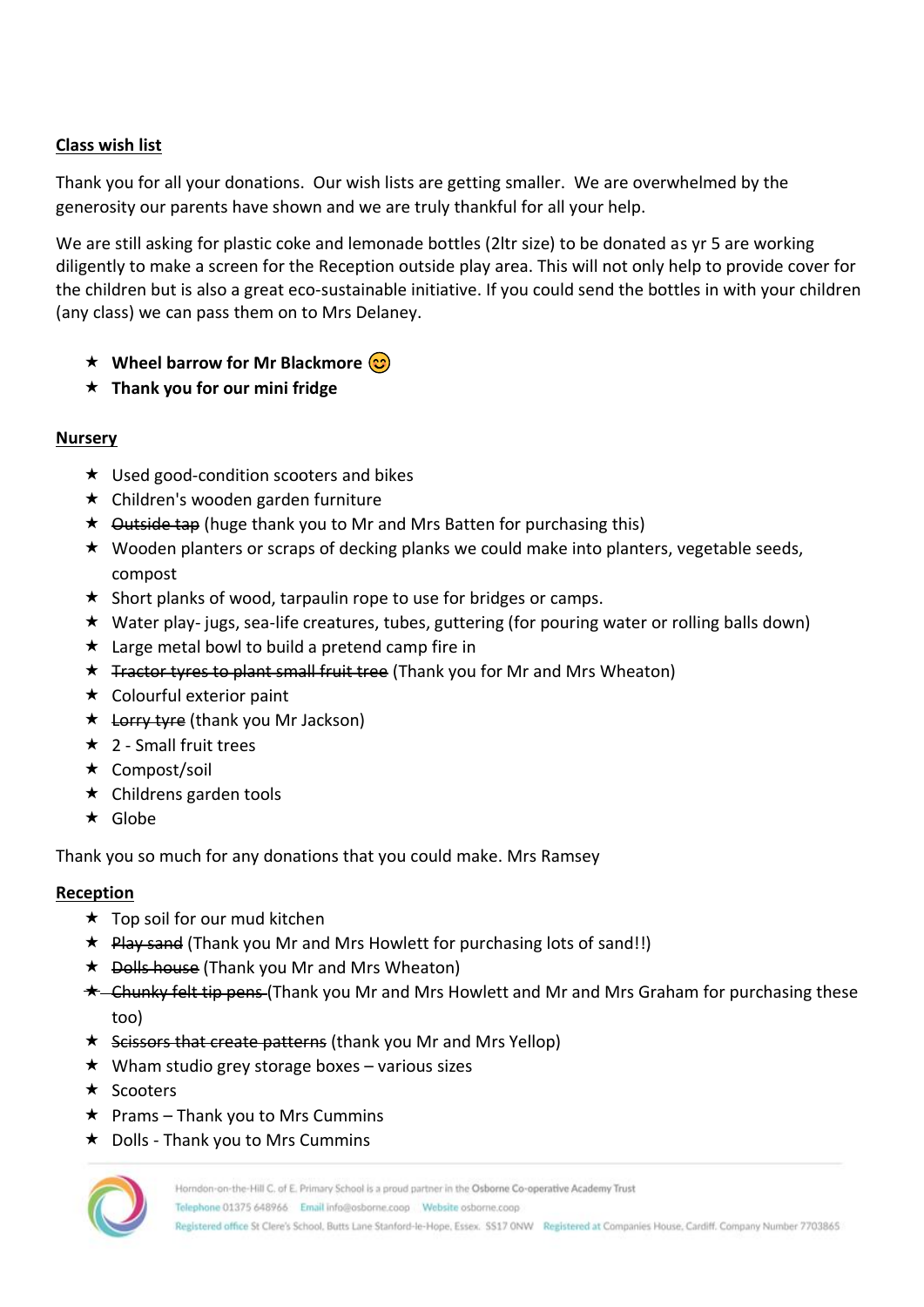- $\star$  Footballs
- ★ Coloured paper/patterned for art area (thank you Mr and Mrs Ford)
- $\star$  Hula hoops
- ★ Whiteboard pens (washable) (thank you Mr and Mrs Ford)
- ★ Pritt stick glue sticks (thank you Mr and Mrs Ford and Mr and Mrs Whiting)
- $\star$  Pens, pencils (thank you Mr and Mrs Whiting)
- $\star$  Globe

Thank you everyone. Mrs Kitchener

#### **Class 1**

- $\Box$  Glue sticks (thank you Mr and Mrs Elliston for purchasing 30 glue sticks)
- $\Box$  Soil, large flower pots and carrot seeds/ planting potatoes. (thank you to Grace Ward's family)
- $\exists$  Felt tip pens (thank you Mr & Mrs Long)
- ❑ Where's Wally type books for Drop Everything And Read (DEAR) (donations greatly received from Mr Norman)
- ❑ Wipe clean counting, letters, number books etc. (thank you Mr and Mrs Elliston for purchasing these)
- ❑ Used but good condition magazines or comics (for DEAR)
- ❑ Globe

Thank you, we really do appreciate your help. Mrs Phillips and Mrs Ramsey

#### **Class 2**

- ➢ Infant Dictionaries
- $\triangleright$  Reading books that align to our phonics scheme:
- Purple Band <https://collins.co.uk/collections/purple-band>
- Gold Band <https://collins.co.uk/collections/gold-band>
- White Band <https://collins.co.uk/collections/white-band>
- Lime Band <https://collins.co.uk/collections/band-11-lime>
- $\triangleright$  Glue sticks (Thanks to Miss Gardner)
- ➢ Gardening resources e.g. gloves, seeds, spades, seed trays, etc (we will be planting seeds later in the year). (Thank you Mr and Mrs Jackson)
- $\triangleright$  Felt tip pens.
- $\triangleright$  Colouring in books, word searches, activities books, etc for the children to do during wet break or for when they are waiting to go to play
- ➢ Globe

Many thanks - Mr Hales

#### **Class 3**

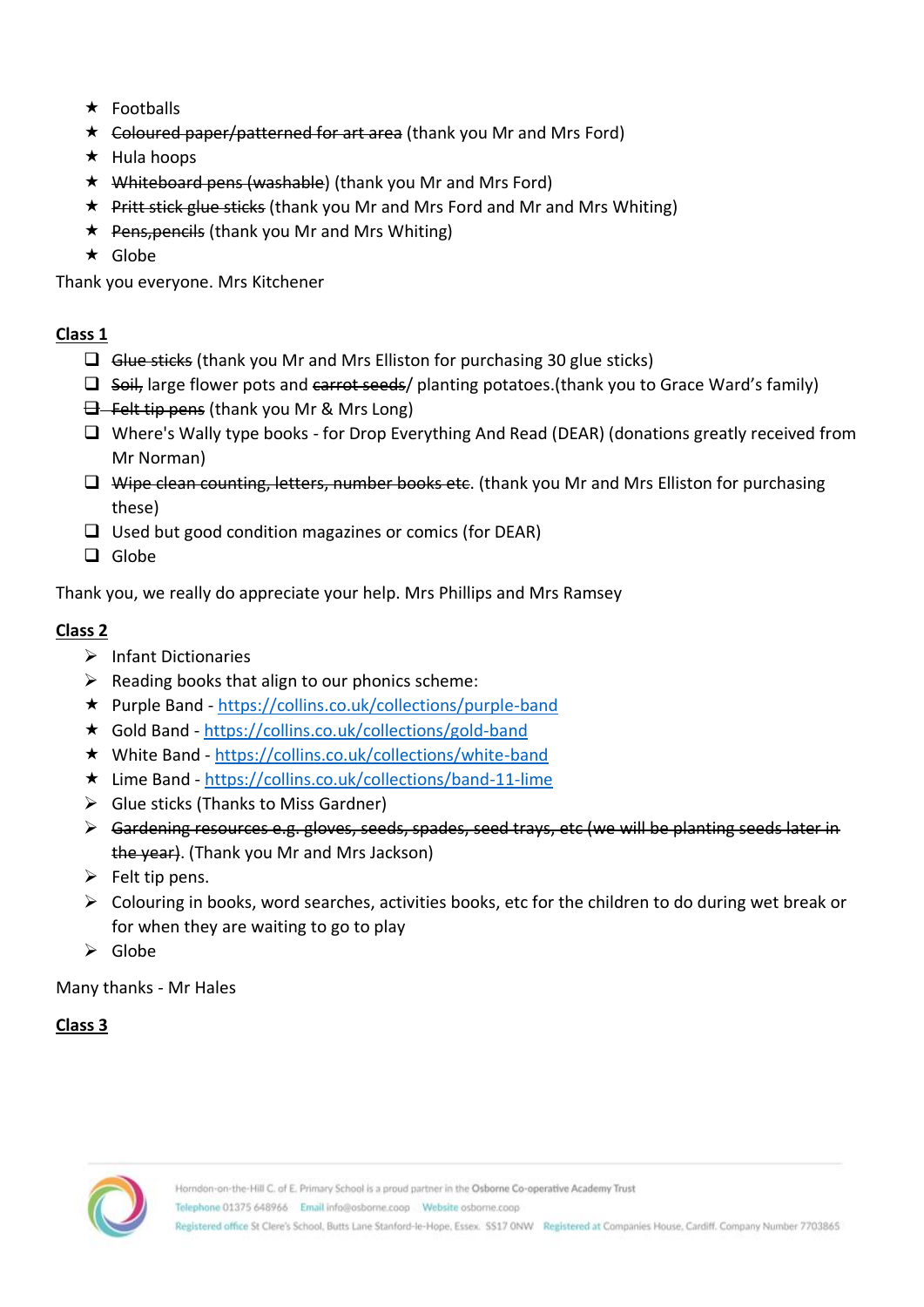

- 16 8 x The Stone Age Boy books (Thank you so much Ms Allen for purchasing 8 of these books and the pencil sharpeners  $\circled{3}$ )
- $x$  Globe



- Tub Pencil sharpeners
- \* 60 \* green BIC pens
- Modelling clay
- Colouring pencils

#### **Thank you to Class 3 for purchasing everything on their wish list**

#### **Class 4**

After speaking to the children these were their suggestions:

- ♦ Table tidy for each table (7 tables) to hold dictionaries, rulers, pens, pencil etc (Thank you Mr and Mrs Joseph)
- ♦ Coloured pencils (thank you to Mr and Mrs Jones)
- ♦ Paintbrushes (different sizes)
- ♦ Variety of water-based paint (some with glitter too please)
- ♦ Globe

Many thanks – Mrs Durrant

#### **Class 5**

Thesaurus \* 15 (Thanks to Mr & Mrs Nash)



Copies of Street Child \* 10 (thank you Ava's Nan)



- Copies of Secrets of a Sun King \* 15 (thank you Ms Nelder)
- Berol felt tips
- Lego (wet play)
- Pritt sticks- extra Pritt sticks, 2 per child please
- Connect 4 game
- Globe

Thank you all for your generosity – Mrs Delaney and Mrs Mansfield

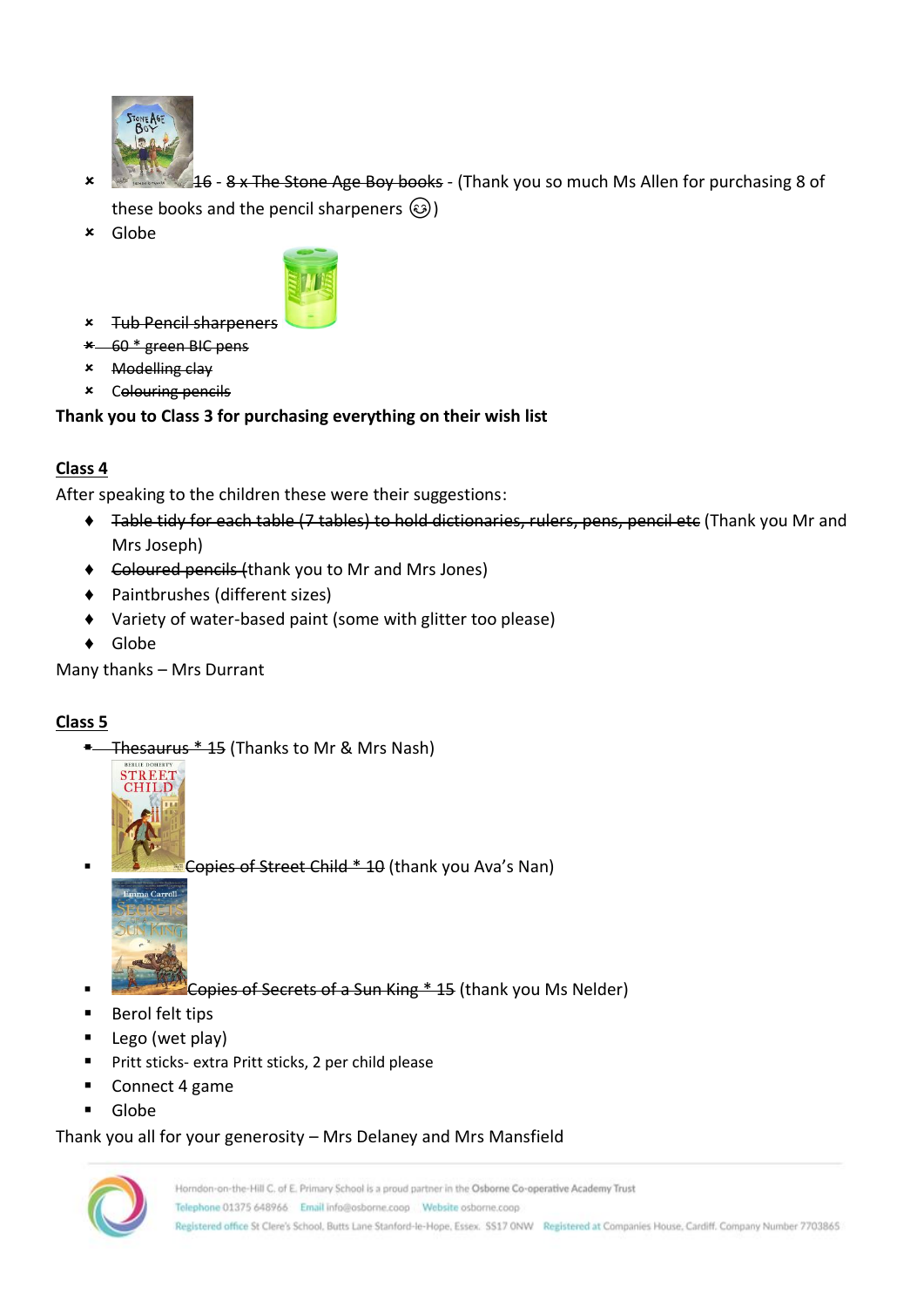#### **Class 6**

- ❖ Pritt sticks- extra Pritt sticks, 2 per child please more would be amazing thank you! (thank you Mr and Mrs Phipps)
- ❖ Water colour tins (thank you Mr and Mrs Steele)
- ❖ New paint brushes (thank you to Mr and Mrs Wheaton)
- ❖ Set of hand puppets
- ❖ Thesaurus
- ❖ Harry Potter book sets
- ❖ Diary of a Wimpy Kid book sets (thank you Mr and Mrs Georgiou)
- ❖ Nice handwriting pens (thank you to Mr & Mrs Jones, Mr & Mrs Phipps, Mr & Mrs Ward and Mr & Mrs Wiggins.
- ❖ Felt tips- Berol
- ❖ Coloured pencils (thank you to Mr and Mrs Wheaton)
- ❖ Colouring books (thank you to Mr and Mrs Wheaton)
- ❖ Globe

Many thanks - Mrs M

#### **Whole school wish list**

#### Pictures just for reference







that records

Bookcases – with backs



New Cushions for book corners

#### Outdoor storage shed – Reception class

Outdoor large board games - Jenga, twister

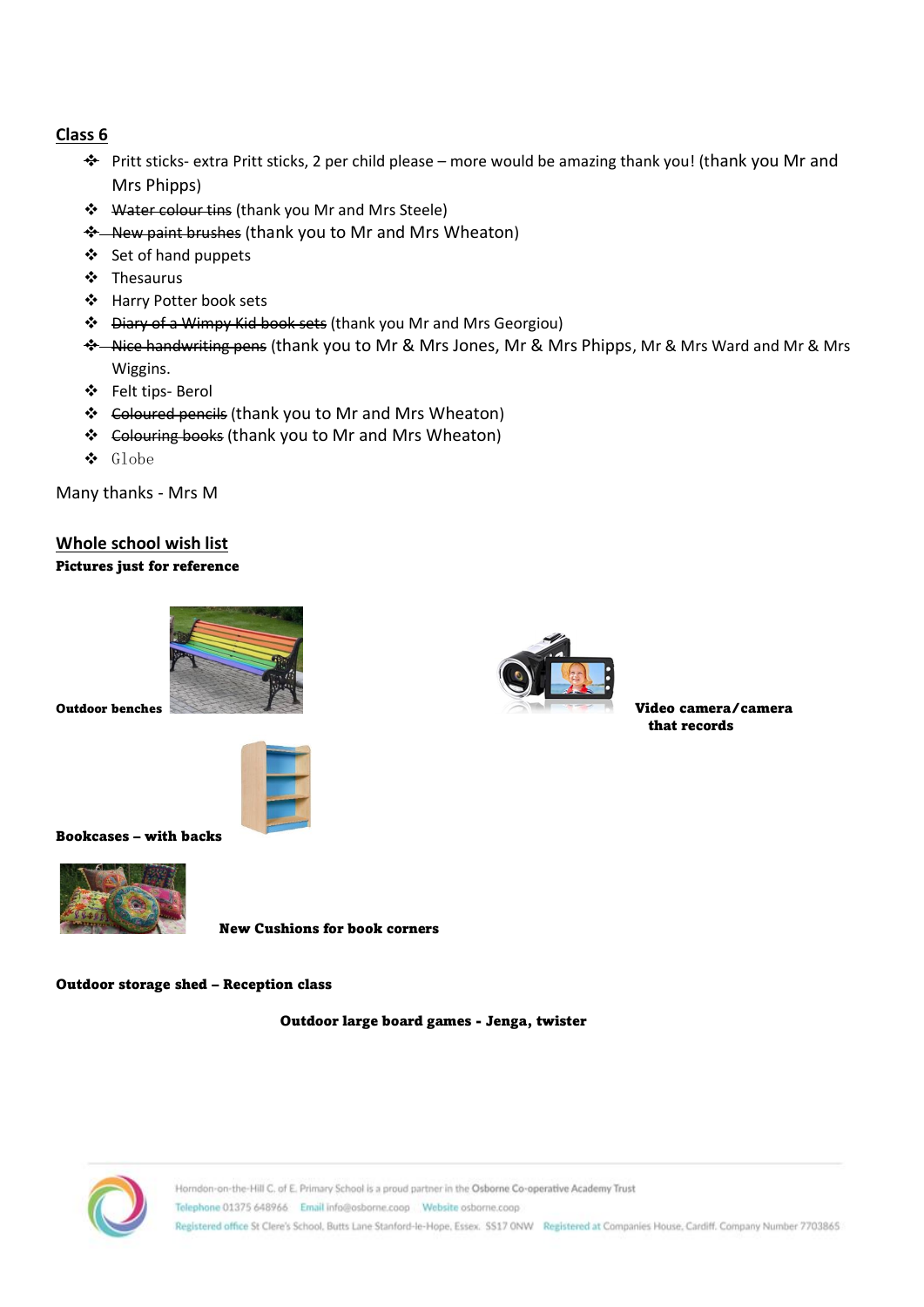

#### New Musical instruments/Music wall

I-Pads/Chromebooks

Additional items for the sensory room and sensory items for each class

New Carpets (Off cuts) – Carpet time

Lavendar plants or any insect attracting plants for the Prayer Garden

Warmest regards

Bradley  $h$ 

**Mrs D Bradley Head of School**



Head Teacher Awards

Betsy-Beau, David

Values Certificates – Thoughtfulness & Equity

| Thoughtfulness | <b><i><u>Equity</u></i></b> |
|----------------|-----------------------------|
| <b>Esme</b>    | Amber                       |
| Addison        | Elsie                       |
| Valentino      | Reggie                      |
| Darcey         | Ayden                       |
| Mazie          | Darcey                      |
| Lucas          |                             |
| Tallulah       |                             |
| Angelina       |                             |
|                |                             |
|                |                             |
|                |                             |



Horndon-on-the-Hill C. of E. Primary School is a proud partner in the Osborne Co-operative Academy Trust

Telephone 01375 648966 Email info@osborne.coop Website osborne.coop

Registered office St Clere's School, Butts Lane Stanford-le-Hope, Essex. SS17 ONW Registered at Companies House, Cardiff. Company Number 7703865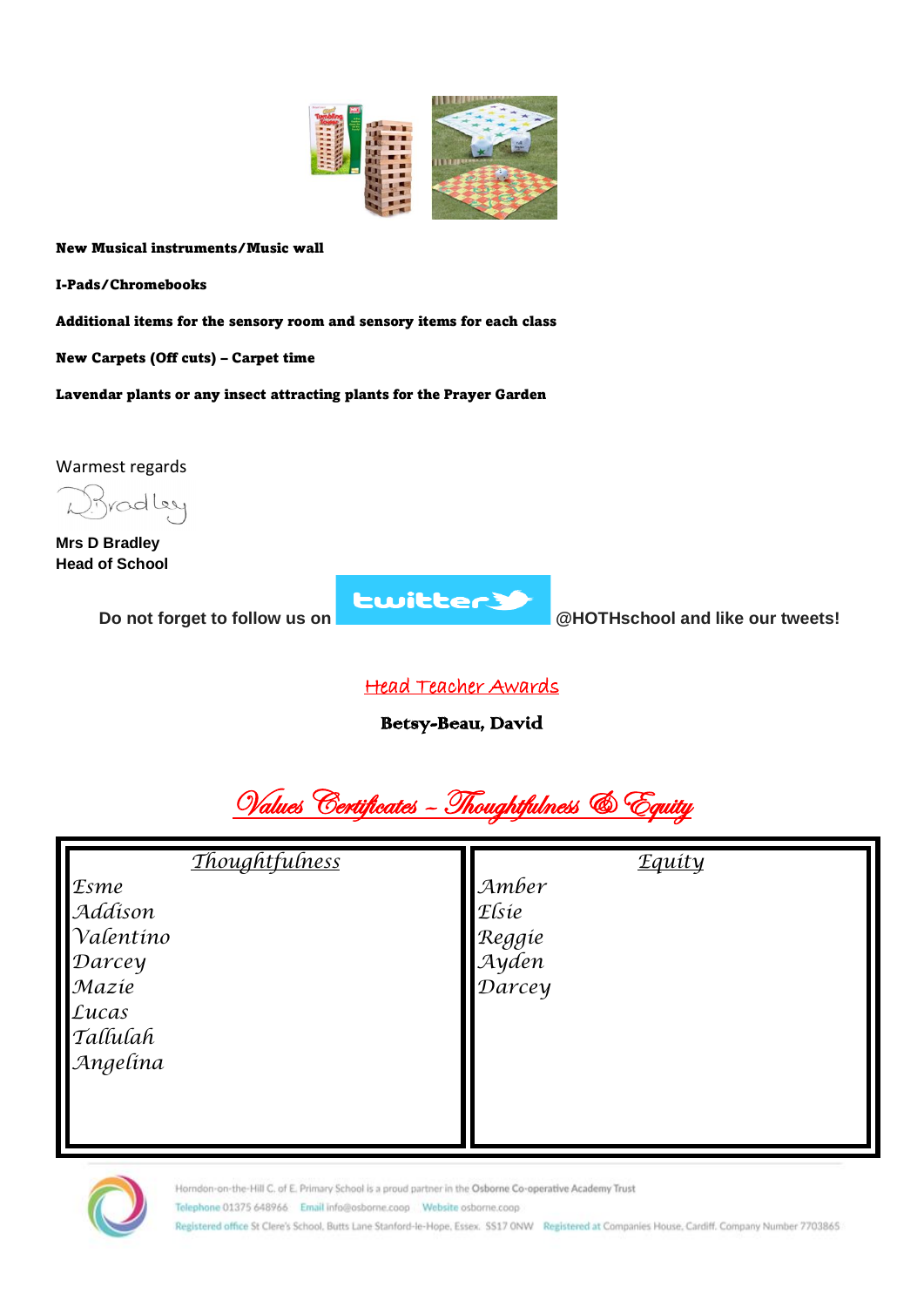#### Attendance

This fortnights winners are year 2 and year 3.



- Reception 94.3%
	- Year 1 95.0%
	- Year 2 96.6%
	- Year 3 97.6%
	- Year 4 95.1%
	- Year 5 96.9%
	- Year 6 93.9%

## **Prayer For the week**

*Dear Lord Jesus. Thank you so much for all the precious children in this world. We know they mean so much to you. We pray you would help us do all we can to protect and give them the start in life they deserve. Lord, we bring to you all of the wonderful work being done to release children from poverty, and we pray that you would bless every pair of hands that works for you. Increase and bless their efforts in Jesus' name, Amen.*



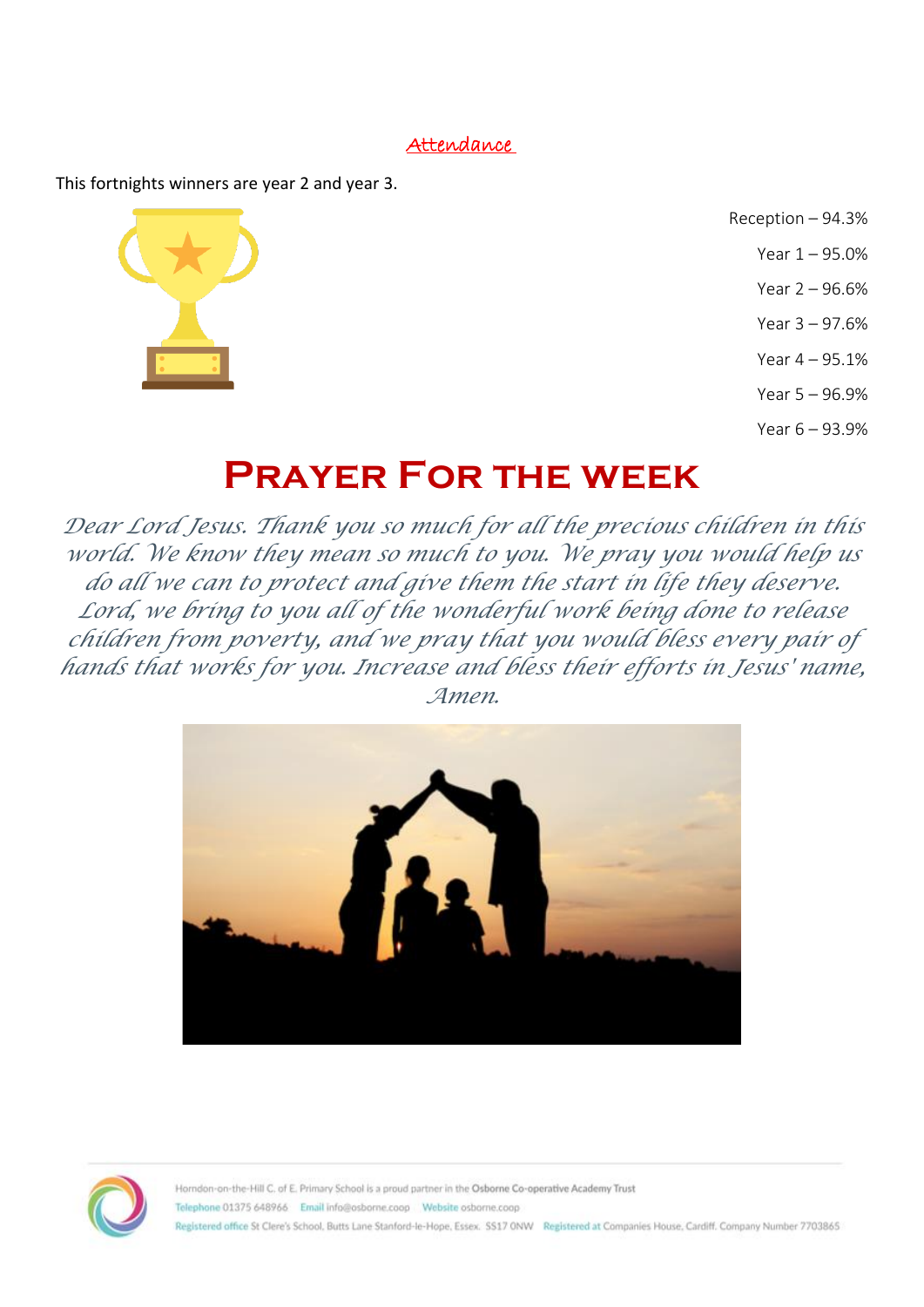

## **Dates for your diary**

| <b>MAY</b><br>evening performance<br>Monday 9 <sup>th</sup> - Friday 13 <sup>th</sup> – SATS week Year 6<br>Thursday 14 <sup>th</sup> – School Production - Evening<br>Monday 23rd - Friday 27 <sup>th</sup> - SATS week Year 2<br>performance<br>Tuesday 17 <sup>th</sup> - Year 6 Photographer - leavers<br>Friday $15th$ – Leavers lunch<br>book<br>Monday 18 <sup>th</sup> - Leavers Service at Church (parents<br>Saturday 14 <sup>th</sup> – School May Fayre<br>welcome)<br>$16^{\text{th}}$ – $20^{\text{th}}$ – Walk to School week<br>Tuesday 19th 10:30am - Leavers assembly (parents<br>Wednesday 18 - National Numeracy Day<br>invited)<br>Monday 23rd - Friday 27th - Year 6 PGL<br>Tuesday 19 <sup>th</sup> - Last day of Term (Please note<br>change of date)<br><b>JUNE</b><br>Tuesday $19^{th}$ – FOHS Disco – details tbc<br>Tuesday 7 <sup>th</sup> June - Reception 2022 open evening<br><b>SEPTEMBER</b><br>(6:00)<br>5th September - Back to school<br>Tuesday 14 <sup>th</sup> – Sports Day<br>25th & 26 <sup>th -</sup> Horndon Feast and Fayre | 2022                                              | <u>JULY</u><br>Wednesday $6th$ July – Reception 2022 child stay<br>and play (9:00 to 11:30)<br>Tuesday 12 <sup>th</sup> – School Production – Matinee and |
|--------------------------------------------------------------------------------------------------------------------------------------------------------------------------------------------------------------------------------------------------------------------------------------------------------------------------------------------------------------------------------------------------------------------------------------------------------------------------------------------------------------------------------------------------------------------------------------------------------------------------------------------------------------------------------------------------------------------------------------------------------------------------------------------------------------------------------------------------------------------------------------------------------------------------------------------------------------------------------------------------------------------------------------------------------------------------|---------------------------------------------------|-----------------------------------------------------------------------------------------------------------------------------------------------------------|
| stay and play (9:15 to 10:00)                                                                                                                                                                                                                                                                                                                                                                                                                                                                                                                                                                                                                                                                                                                                                                                                                                                                                                                                                                                                                                            | Wed $29th$ June – Reception 2022 parent and child |                                                                                                                                                           |

 $\mathbf{I}$ 

### **NHS covid guidance on testing and self-isolation**

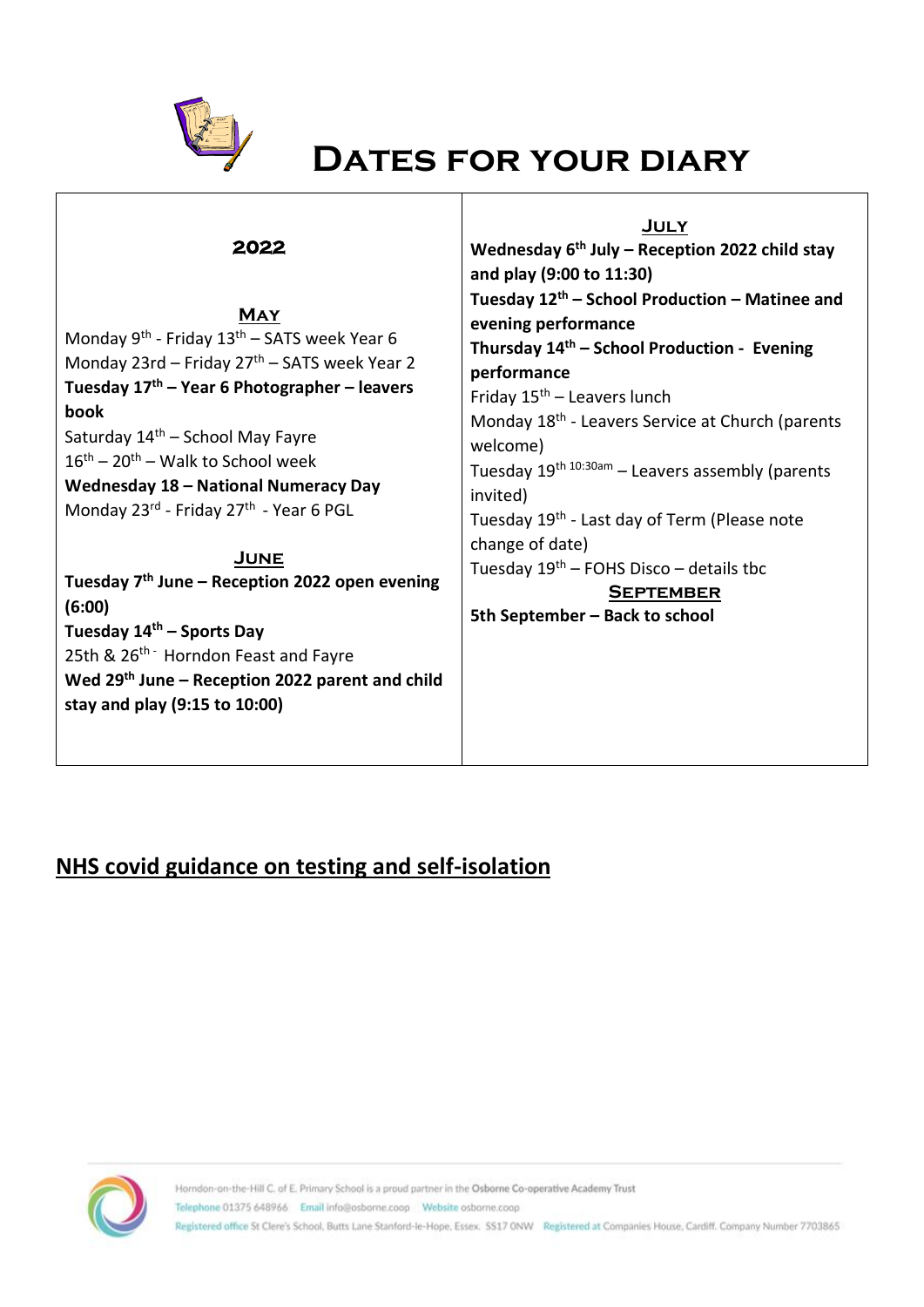#### Examples of when to end self-isolation if you have had COVID-19 symptoms or have received a positive COVID-19 test result





.

### Upcoming Events

*FOHS Meeting –* May Fayre – Saturday 14th May

End of School Term Summer Disco – Tuesday 19th July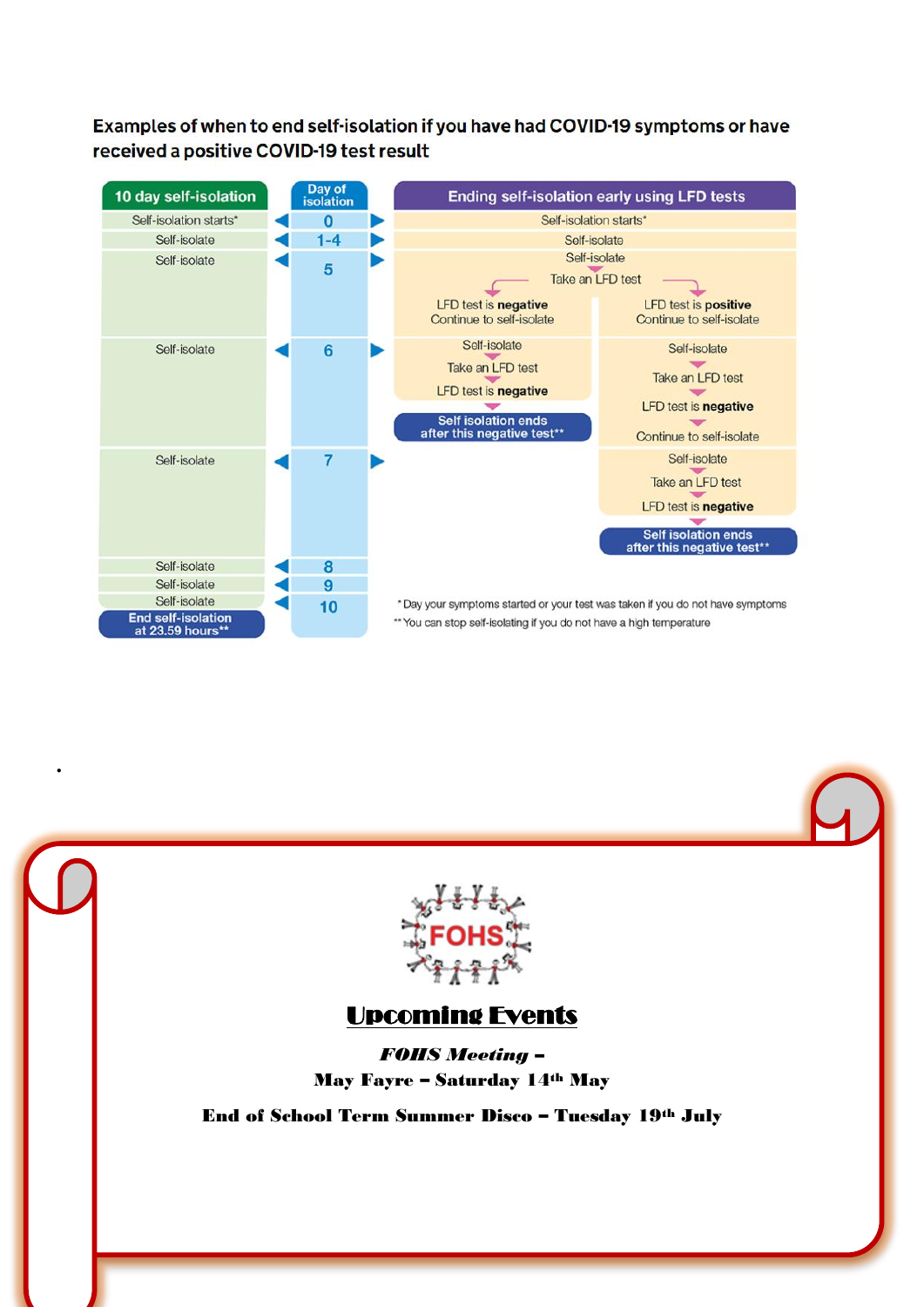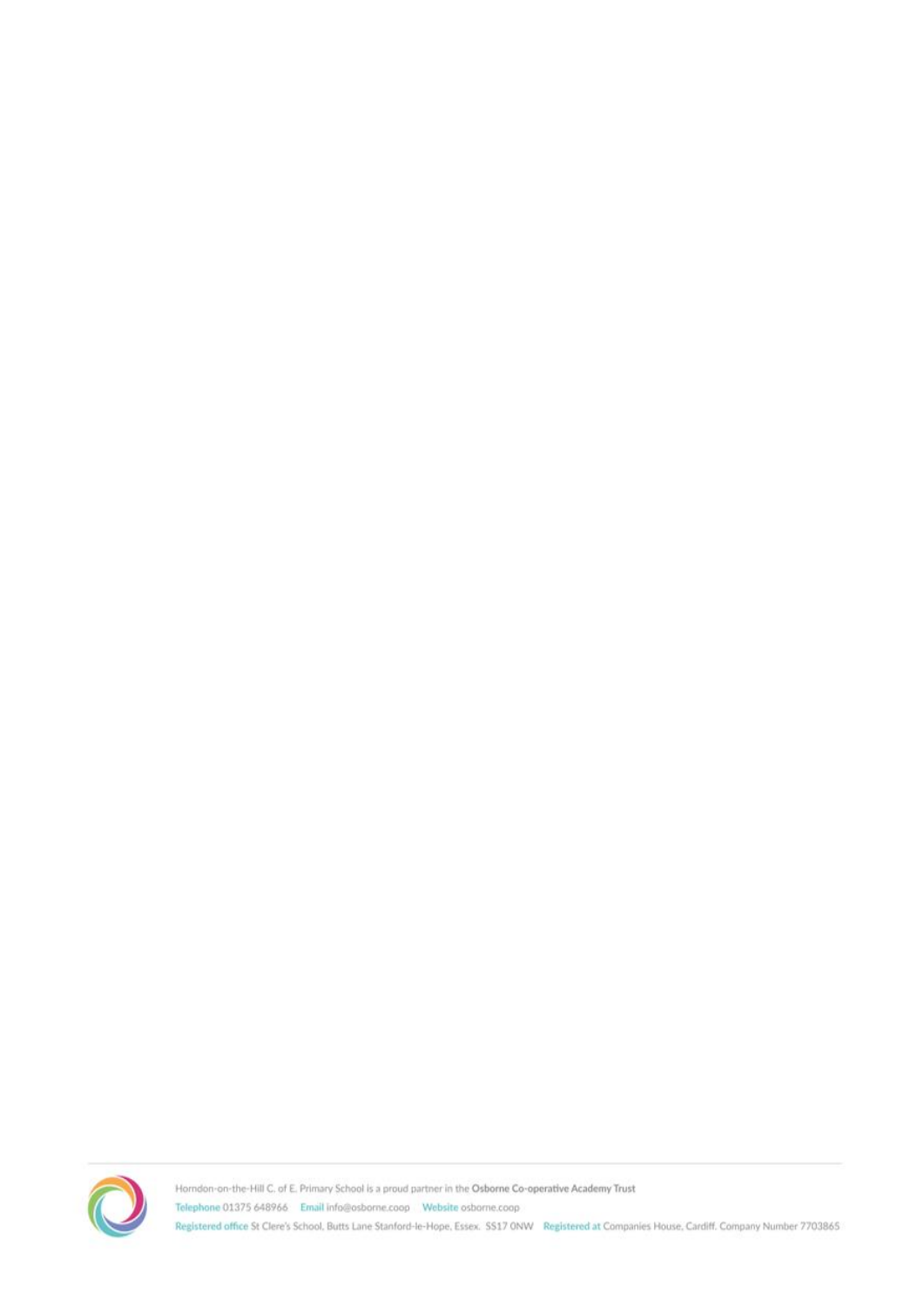